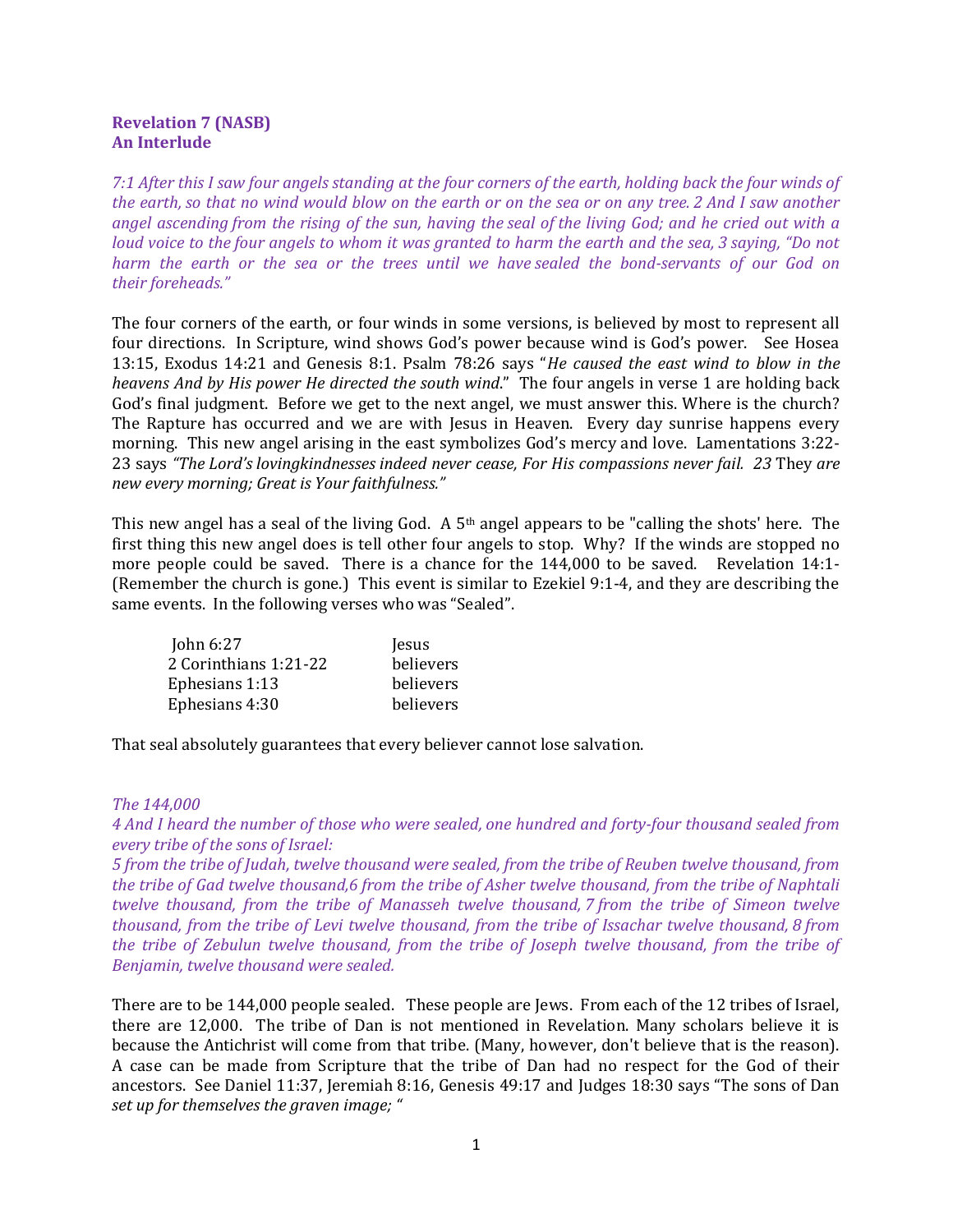Jeremiah 8:16 and 17 say "From Dan is heard the snorting of his horses; at the sound of the neighing of his stallions the whole land quakes; . . . For behold, I am sending serpents against you, Adders, for which there is no charm, And they will bite you," declares the Lord."

 Jesus will return to the Mt. of Olives when He comes back to earth. (see Zechariah 14:4.) These 144,000 cannot be killed during the Tribulation, God's mark is on their foreheads. Revelation 14:1 says "Then I looked, and behold, the Lamb was standing on Mount Zion, and with Him one hundred and forty-four thousand, having His name and the name of His Father written on their foreheads." The word "Israel" is used 65 times in the New Testament. The word "Israel" has never represented anyone other than the actual Jews.

## A Multitude from the Tribulation

7:9 After these things I looked, and behold, a great multitude which no one could count, from every nation and all tribes and peoples and tongues, standing before the throne and before the Lamb, clothed in white robes, and palm branches were in their hands; 10 and they cry out with a loud voice, saying, "Salvation to our God who sits on the throne, and to the Lamb."

Next, John sees masses of people too many to count, more than the grains of sand. The significance of these people is that they are from everywhere, not just Jews. It tells us that there will be Gentiles in Heaven. These people are standing before the throne and in front of the Lamb. They are clothed in white robes. The white robes signify priestly service and righteousness. (Revelation 1:6 and Revelation 19:8). The last time people waved palm branches, they were yelling Hosanna or Save us now. John 12:12-16. This shows us He was doing what the people wanted. Savior to come. Salvation.

7: 11 And all the angels were standing around the throne and around the elders and the four living creatures; and they fell on their faces before the throne and worshiped God, 12 saying, "Amen, blessing and glory and wisdom and thanksgiving and honor and power and might, be to our God forever and ever. Amen."

Everyone in Heaven is now singing praises to God. (7:4, 7:9, 7:11) This will include us. Read Matthew 24:30-31. "30 And then the sign of the Son of Man will appear in the sky, and then all the tribes of the earth will mourn, and they will see the Son of Man coming on the clouds of the sky with power and great glory. 31 And He will send forth His angels with a great trumpet and they will gather together His elect from the four winds, from one end of the sky to the other." All people on the earth mourn. All of the saved people are already in heaven. This can be explained because of the Rapture.

## A few thoughts about the Rapture.

Most Bible skeptics and rapture deniers teach that the "theory" was invented by a man named John Darby in 1830 and that it was never taught prior to 1830. There are two problems with that reasoning. First, many prominent early church leaders taught the Rapture, including Irenaeus, an understudy of Polycarp, an understudy of the writer of Revelation, the Apostle John, an understudy of Jesus.

Another is Cypriot, who lived within 120 years of John the Apostle. He was a Bible apologist, one who defends correct Bible teachings, and was martyred for his teachings on the Rapture.